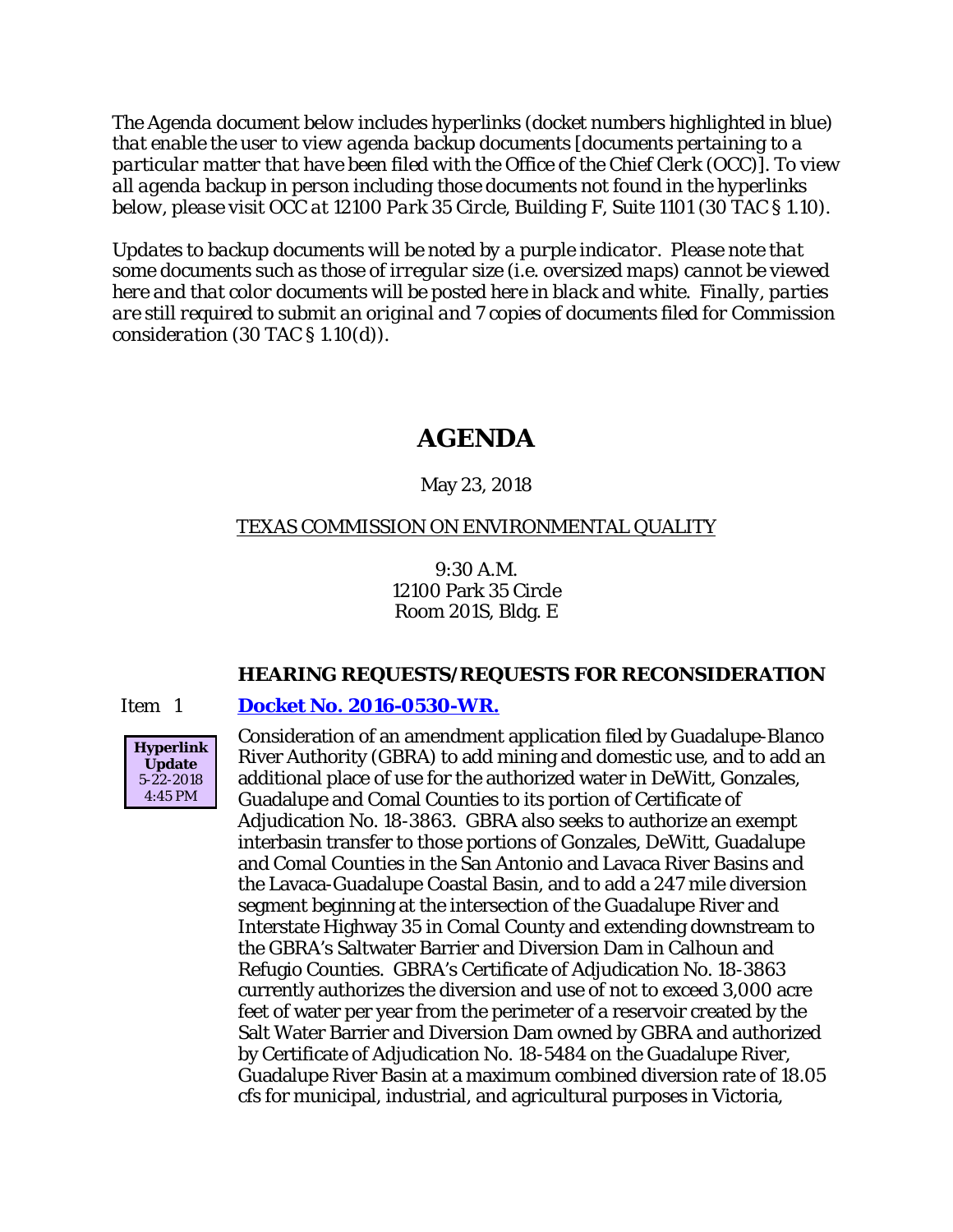Calhoun, and Refugio Counties within the Guadalupe, San Antonio and Lavaca River Basins and the San Antonio-Nueces and Lavaca-Guadalupe Coastal Basins. The Commission will consider the application and timely filed hearing requests and responses. (Sarah Henderson, Dinniah Tadema)

### **MOTION TO OVERTURN**

#### Item 2 **[Docket No. 2018-0379-AIR.](http://www.tceq.texas.gov/assets/public/comm_exec/agendas/comm/backup/Agendas/2018/05-23-2018/aes.pdf)**

Consideration of the Motion to Overturn the Executive Director's issuance of Air Quality Permit No. 138152 to AES Generation Development, LLC. The permit authorizes the construction and operation of a gas-fired power plant at the Deepwater Power Plant facility located at 701 Light Company Road in Pasadena, Harris County, Texas. The Commission will also consider timely filed responses and replies to the Motion to Overturn. (Nimasha Weliwitigoda)

### **TOTAL MAXIMUM DAILY LOAD MATTER**

### Item 3 **[Docket No. 2018-0251-TML.](http://www.tceq.texas.gov/assets/public/comm_exec/agendas/comm/backup/Agendas/2018/05-23-2018/0251TML.pdf)**

Consideration for approval to publish and solicit public comment on One Draft Total Maximum Daily Load for Indicator Bacteria in Sycamore Creek of the Trinity River Basin, in Tarrant County. (Kerry Niemann, Robert Brush) (Project No. 2018-022-TML-NR)

### **AIR QUALITY ENFORCEMENT AGREED ORDERS**

#### Item 4 **[Docket No. 2017-0793-AIR-E.](http://www.tceq.texas.gov/assets/public/comm_exec/agendas/comm/backup/Agendas/2018/05-23-2018/0793AIR.pdf)**

Consideration of an Agreed Order assessing administrative penalties against Channel Energy Center, LLC in Harris County; RN100213107; for air quality violations pursuant to Tex. Health & Safety Code ch. 382, Tex. Water Code ch. 7, and the rules of the Texas Commission on Environmental Quality, including specifically 30 Tex. Admin. Code ch. 60. (Carol McGrath, Michael Parrish)

### Item 5 **[Docket No. 2016-1762-AIR-E.](http://www.tceq.texas.gov/assets/public/comm_exec/agendas/comm/backup/Agendas/2018/05-23-2018/1762AIR.pdf)**

Consideration of an Agreed Order assessing administrative penalties and requiring certain actions of CITGO Refining and Chemicals Company L.P. in Nueces County; RN100238799; for air quality violations pursuant to Tex. Health & Safety Code ch. 382, Tex. Water Code ch. 7, and the rules of the Texas Commission on Environmental Quality, including specifically 30 Tex. Admin. Code ch. 60. (Joanna Hunsberger, Michael Parrish)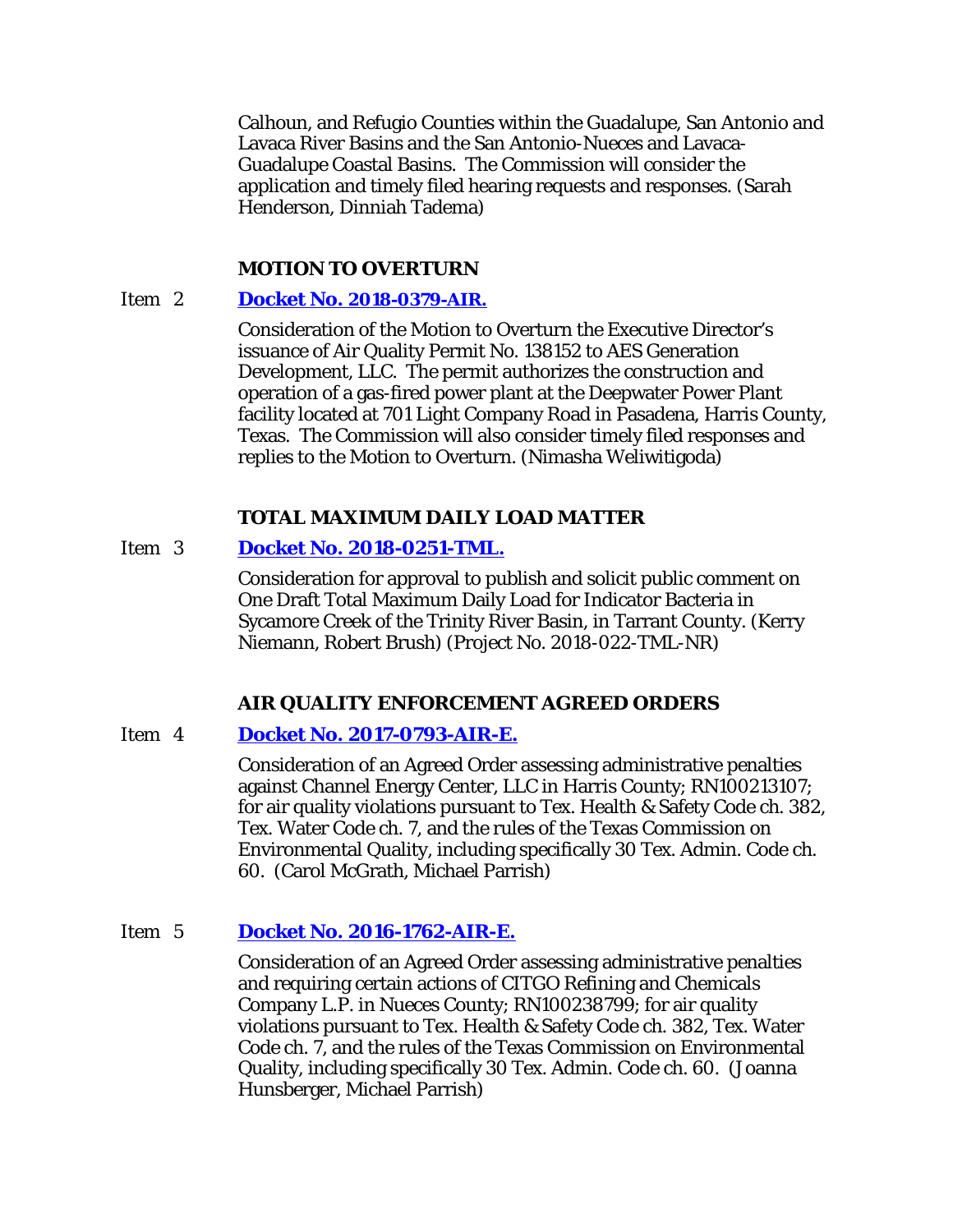### Item 6 **[Docket No. 2017-0994-AIR-E.](http://www.tceq.texas.gov/assets/public/comm_exec/agendas/comm/backup/Agendas/2018/05-23-2018/0994AIR.pdf)**

Consideration of an Agreed Order assessing administrative penalties and requiring certain actions of Huntsman Petrochemical LLC in Brazoria County; RN106492325; for air quality violations pursuant to Tex. Health & Safety Code ch. 382, Tex. Water Code ch. 7, and the rules of the Texas Commission on Environmental Quality, including specifically 30 Tex. Admin. Code ch. 60. (Jo Hunsberger, Michael Parrish)

## Item 7 **[Docket No. 2017-0761-AIR-E.](http://www.tceq.texas.gov/assets/public/comm_exec/agendas/comm/backup/Agendas/2018/05-23-2018/0761AIR.pdf)**



Consideration of an Agreed Order assessing administrative penalties and requiring certain actions of Lone Star NGL Fractionators LLC in Chambers County; RN106018260; for air quality violations pursuant to Tex. Health & Safety Code ch. 382, Tex. Water Code ch. 7, and the rules of the Texas Commission on Environmental Quality, including specifically 30 Tex. Admin. Code ch. 60. (Abigail Lindsey, Michael Parrish)

## Item 8 **[Docket No. 2016-1412-AIR-E.](http://www.tceq.texas.gov/assets/public/comm_exec/agendas/comm/backup/Agendas/2018/05-23-2018/1412AIR.pdf)**

Consideration of an Agreed Order assessing administrative penalties and requiring certain actions of National Oilwell Varco, L.P. in Harris County; RN100213024; for air quality violations pursuant to Tex. Health & Safety Code ch. 382, Tex. Water Code ch. 7, and the rules of the Texas Commission on Environmental Quality, including specifically 30 Tex. Admin. Code ch. 60. (Shelby Orme, Michael Parrish)

### Item 9 **[Docket No. 2016-1634-AIR-E.](http://www.tceq.texas.gov/assets/public/comm_exec/agendas/comm/backup/Agendas/2018/05-23-2018/1634AIR.pdf)**

Consideration of an Agreed Order assessing administrative penalties and requiring certain actions of THE SHERWIN-WILLIAMS COMPANY in Ellis County; RN100212166; for air quality violations pursuant to Tex. Health & Safety Code ch. 382, Tex. Water Code ch. 7, and the rules of the Texas Commission on Environmental Quality, including specifically 30 Tex. Admin. Code ch. 60. (Abigail Lindsey, Michael Parrish)

### Item 10 **[Docket No. 2016-1940-AIR-E.](http://www.tceq.texas.gov/assets/public/comm_exec/agendas/comm/backup/Agendas/2018/05-23-2018/1940AIR.pdf)**

Consideration of an Agreed Order assessing administrative penalties and requiring certain actions of The Dow Chemical Company in Brazoria County; RN100225945; for air quality violations pursuant to Tex. Health & Safety Code ch. 382, Tex. Water Code ch. 7, and the rules of the Texas Commission on Environmental Quality, including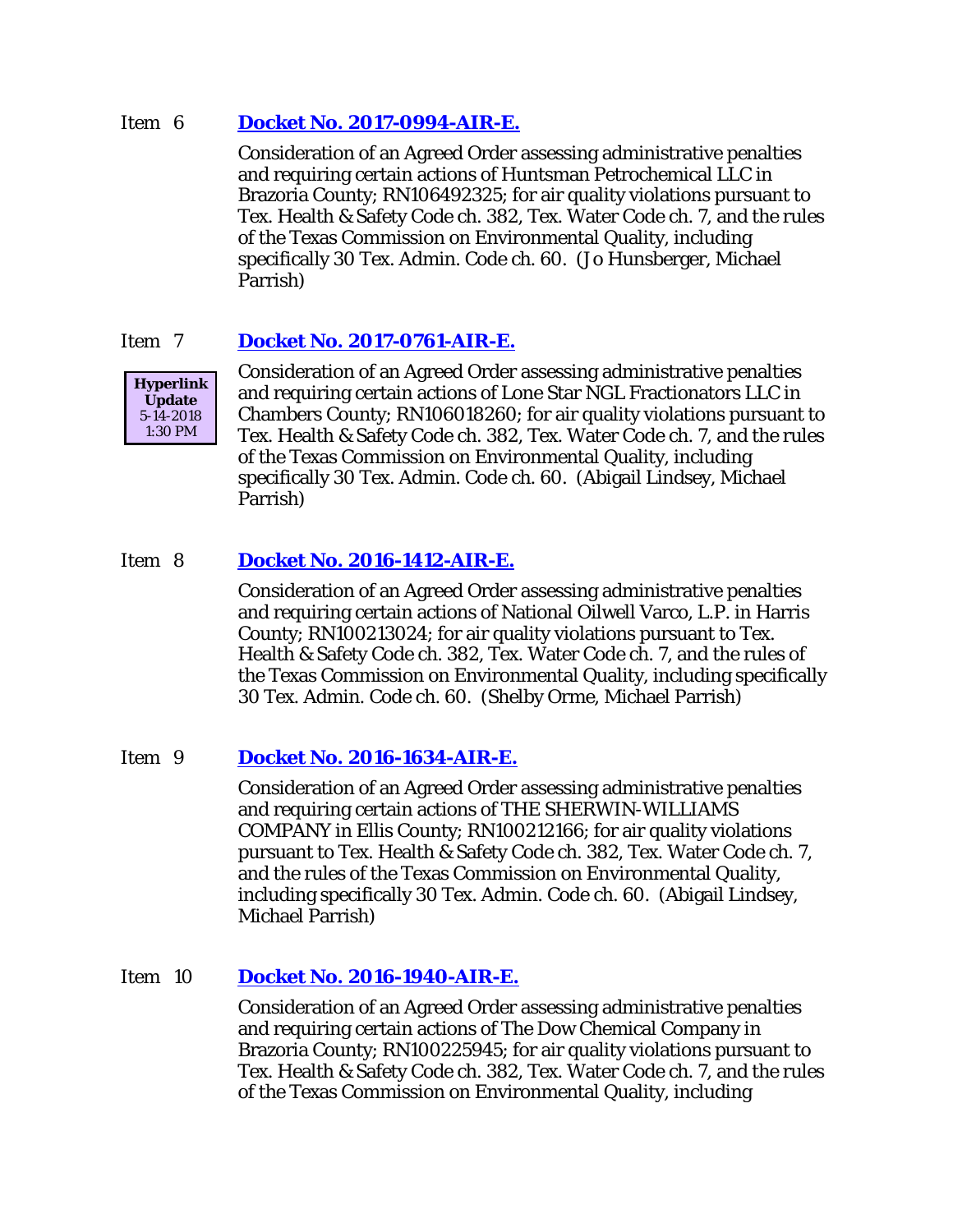specifically 30 Tex. Admin. Code ch. 60. (Abigail Lindsey, Michael Parrish)

### **DRY CLEANER ENFORCEMENT AGREED ORDER**

# Item 11 **[Docket No. 2017-0864-DCL-E.](http://www.tceq.texas.gov/assets/public/comm_exec/agendas/comm/backup/Agendas/2018/05-23-2018/0864DCL.pdf)**

Consideration of an Agreed Order assessing administrative penalties against and requiring certain actions of Lai Nguyen dba Heights Super Cleaners in Harris County; RN103970562; for dry cleaner performance standards and/or registration violations pursuant to Tex. Water Code chs. 5 and 7, Tex. Health & Safety Code ch. 374, and the rules of the Texas Commission on Environmental Quality. (Clayton Smith, Janice Hernandez)

## **EDWARDS AQUIFER ENFORCEMENT AGREED ORDER**

## Item 12 **[Docket No. 2016-1918-EAQ-E.](http://www.tceq.texas.gov/assets/public/comm_exec/agendas/comm/backup/Agendas/2018/05-23-2018/1918EAQ.pdf)**

Consideration of an Agreed Order assessing administrative penalties against the City of Round Rock in Williamson County; RN105930580; for Edwards Aquifer violations pursuant to Tex. Water Code chs. 7 and 26 and the rules of the Texas Commission on Environmental Quality, including specifically 30 Tex. Admin. Code ch. 60. (Had Darling, Michael Parrish)

### **INDUSTRIAL WASTE DISCHARGE ENFORCEMENT AGREED ORDERS**

### Item 13 **[Docket No. 2016-1572-IWD-E.](http://www.tceq.texas.gov/assets/public/comm_exec/agendas/comm/backup/Agendas/2018/05-23-2018/1572IWD.pdf)**

Consideration of an Agreed Order assessing administrative penalties and requiring certain actions of Crestchem LLC in Chambers County; RN102286374; for water quality violations pursuant to Tex. Water Code chs. 5, 7, and 26 and the rules of the Texas Commission on Environmental Quality, including specifically 30 Tex. Admin. Code ch. 60. (James Boyle, Michael Parrish)

### Item 14 **[Docket No. 2017-0625-IWD-E.](http://www.tceq.texas.gov/assets/public/comm_exec/agendas/comm/backup/Agendas/2018/05-23-2018/0625IWD.pdf)**

Consideration of an Agreed Order assessing administrative penalties and requiring certain actions of LMP READYMIX, L.L.C. in Titus County; RN105346100; for water quality violations pursuant to Tex. Water Code chs. 7 and 26 and the rules of the Texas Commission on Environmental Quality, including specifically 30 Tex. Admin. Code ch. 60. (Alejandro Laje, Michael Parrish)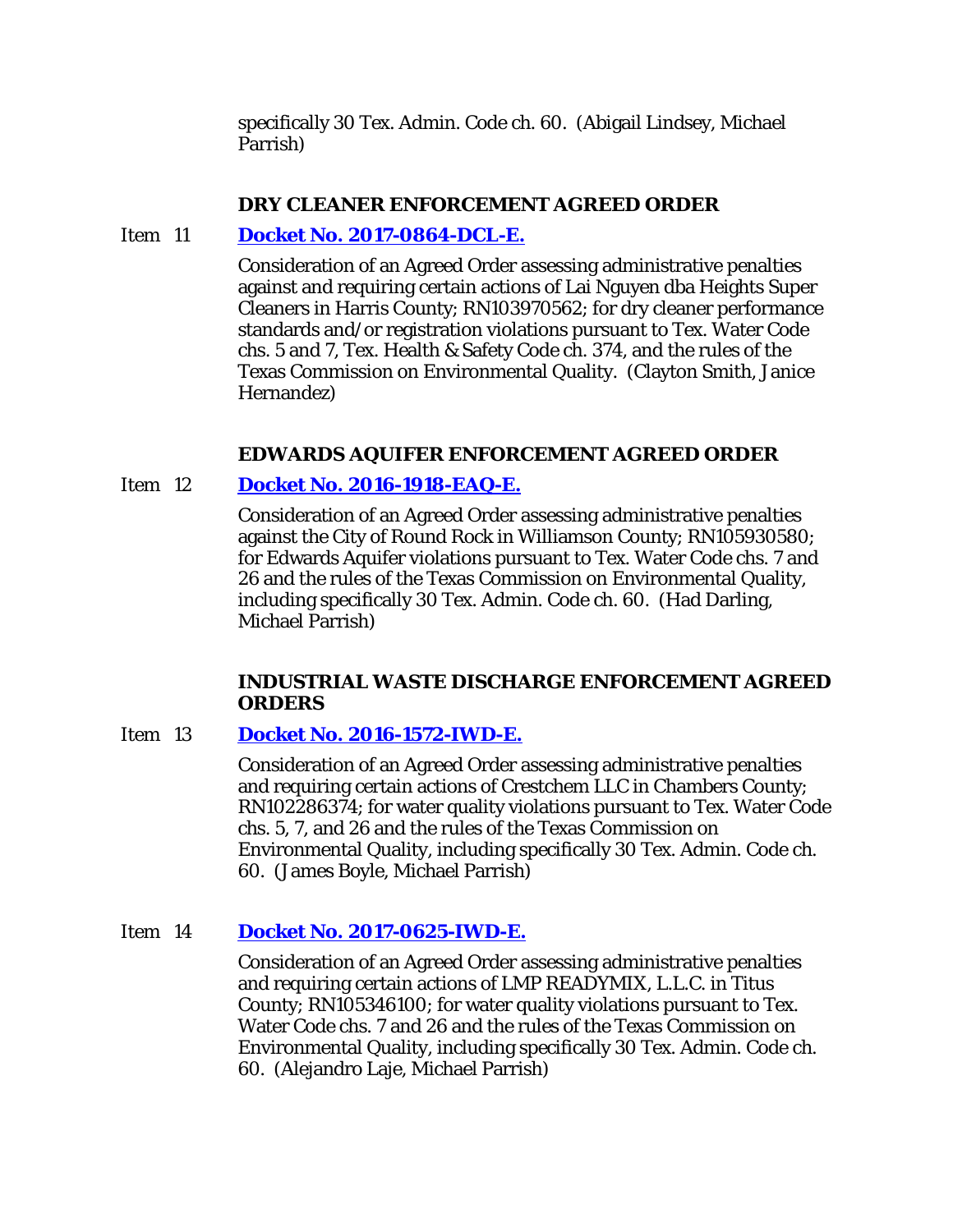### Item 15 **[Docket No. 2015-0110-IWD-E.](http://www.tceq.texas.gov/assets/public/comm_exec/agendas/comm/backup/Agendas/2018/05-23-2018/0110IWD.pdf)**

Consideration of an Agreed Order assessing administrative penalties and requiring certain actions of the U.S. Department of the Interior in Hardin County; RN102076700; for water quality violations pursuant to Tex. Water Code chs. 5, 7 and 26 and the rules of the Texas Commission on Environmental Quality, including specifically 30 Tex. Admin. Code ch. 60. (Farhaud Abbaszadeh, Michael Parrish)

# Item 16 **[Docket No. 2017-1171-IWD-E.](http://www.tceq.texas.gov/assets/public/comm_exec/agendas/comm/backup/Agendas/2018/05-23-2018/1171IWD.pdf)**

Consideration of an Agreed Order assessing reasonable service charges against United States Department of the Navy in Nueces County; RN101131332; for water quality violations pursuant to Tex. Water Code chs. 7 and 26 and the rules of the Texas Commission on Environmental Quality, including specifically 30 Tex. Admin. Code ch. 60. (Ryan Rutledge, Janice Hernandez)

# **MULTI-MEDIA MATTER ENFORCEMENT AGREED ORDERS**

# Item 17 **[Docket No. 2017-1303-MLM-E.](http://www.tceq.texas.gov/assets/public/comm_exec/agendas/comm/backup/Agendas/2018/05-23-2018/1303MLM.pdf)**

Consideration of an Agreed Order assessing administrative penalties and requiring certain actions of ALCOA WORLD ALUMINA LLC in Calhoun County; RN100242577; for air quality and industrial solid waste violations pursuant to Tex. Health & Safety Code chs. 361 and 382, Tex. Water Code ch. 7, and the rules of the Texas Commission on Environmental Quality, including specifically 30 Tex. Admin. Code ch. 60. (Margarita Dennis, Michael Parrish)

# Item 18 **[Docket No. 2016-0402-MLM-E.](http://www.tceq.texas.gov/assets/public/comm_exec/agendas/comm/backup/Agendas/2018/05-23-2018/0402MLM.pdf)**



Consideration of an Agreed Order assessing administrative penalties and requiring certain actions of the City of La Marque in Galveston County; RN101917284 and RN102048154; for petroleum storage tank and water quality violations pursuant to Tex. Water Code chs. 7 and 26 and the rules of the Texas Commission on Environmental Quality, including specifically 30 Tex. Admin. Code ch. 60. (Claudia Corrales, Michael Parrish)

## **MUNICIPAL SOLID WASTE ENFORCEMENT AGREED ORDERS**

Item 19 **[Docket No. 2016-0206-MSW-E.](http://www.tceq.texas.gov/assets/public/comm_exec/agendas/comm/backup/Agendas/2018/05-23-2018/0206MSW.pdf)**



Consideration of an Agreed Order assessing administrative penalties and requiring certain actions of the City of Uvalde in Uvalde County;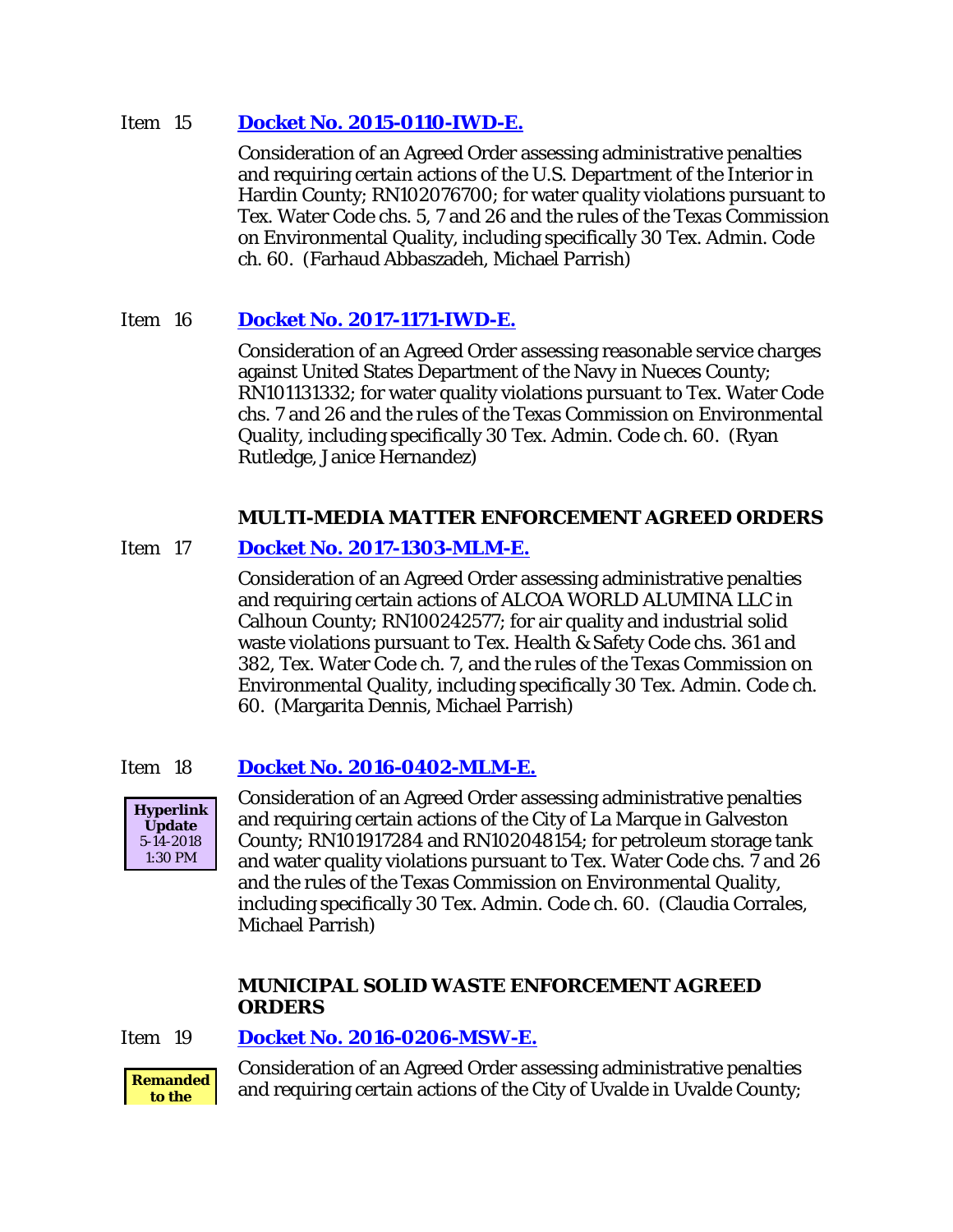**Executive Executive** RN102803921; for used oil and municipal solid waste violations<br>**Director** RN102803921; for used oil and municipal solid waste violations pursuant to Tex. Health & Safety Code chs. 361 and 371, Tex. Water Code ch. 7, and the rules of the Texas Commission on Environmental Quality. (Rebecca Boyett, Michael Parrish)

## Item 20 **[Docket No. 2016-1366-MSW-E.](http://www.tceq.texas.gov/assets/public/comm_exec/agendas/comm/backup/Agendas/2018/05-23-2018/1366MSW.pdf)**

Consideration of an Agreed Order assessing administrative penalties against SafZone Field Services, LLC dba SafZone Storage in Bexar County; RN109231498; for municipal solid waste violations pursuant to Tex. Health & Safety Code ch. 361, Tex. Water Code chs. 7 and 26, and the rules of the Texas Commission on Environmental Quality, including specifically 30 Tex. Admin. Code ch. 60. (Jonathan Nguyen, Michael Parrish)

# Item 21 **[Docket No. 2016-1345-MSW-E.](http://www.tceq.texas.gov/assets/public/comm_exec/agendas/comm/backup/Agendas/2018/05-23-2018/1345MSW.pdf)**



Consideration of an Agreed Order assessing administrative penalties against and requiring certain actions of Thomas E. Click and Amanda M. Click in Victoria County; RN106303886; for municipal solid waste violations pursuant to Tex. Water Code ch. 7, Tex. Health & Safety Code ch. 361, and the rules of the Texas Commission on Environmental Quality, including specifically 30 Tex. Admin. Code ch. 60. (Lena Roberts, Janice Hernandez)

### **MUNICIPAL WASTE DISCHARGE ENFORCEMENT AGREED ORDERS**

### Item 22 **[Docket No. 2016-1063-MWD-E.](http://www.tceq.texas.gov/assets/public/comm_exec/agendas/comm/backup/Agendas/2018/05-23-2018/1063MWD.pdf)**

Consideration of an Agreed Order assessing administrative penalties and requiring certain actions of the City of Blue Ridge in Collin County; RN102942588; for water quality violations pursuant to Tex. Water Code chs. 7 and 26 and the rules of the Texas Commission on Environmental Quality, including specifically 30 Tex. Admin. Code ch. 60. (Claudia Corrales, Michael Parrish)

### Item 23 **[Docket No. 2017-0769-MWD-E.](http://www.tceq.texas.gov/assets/public/comm_exec/agendas/comm/backup/Agendas/2018/05-23-2018/0769MWD.pdf)**



Consideration of an Agreed Order assessing administrative penalties and requiring certain actions of City of Kosse in Limestone County; RN101919702; for water quality violations pursuant to Tex. Water Code chs. 7 and 26 and the rules of the Texas Commission on Environmental Quality, including specifically 30 Tex. Admin. Code ch. 60. (Caleb Olson, Michael Parrish)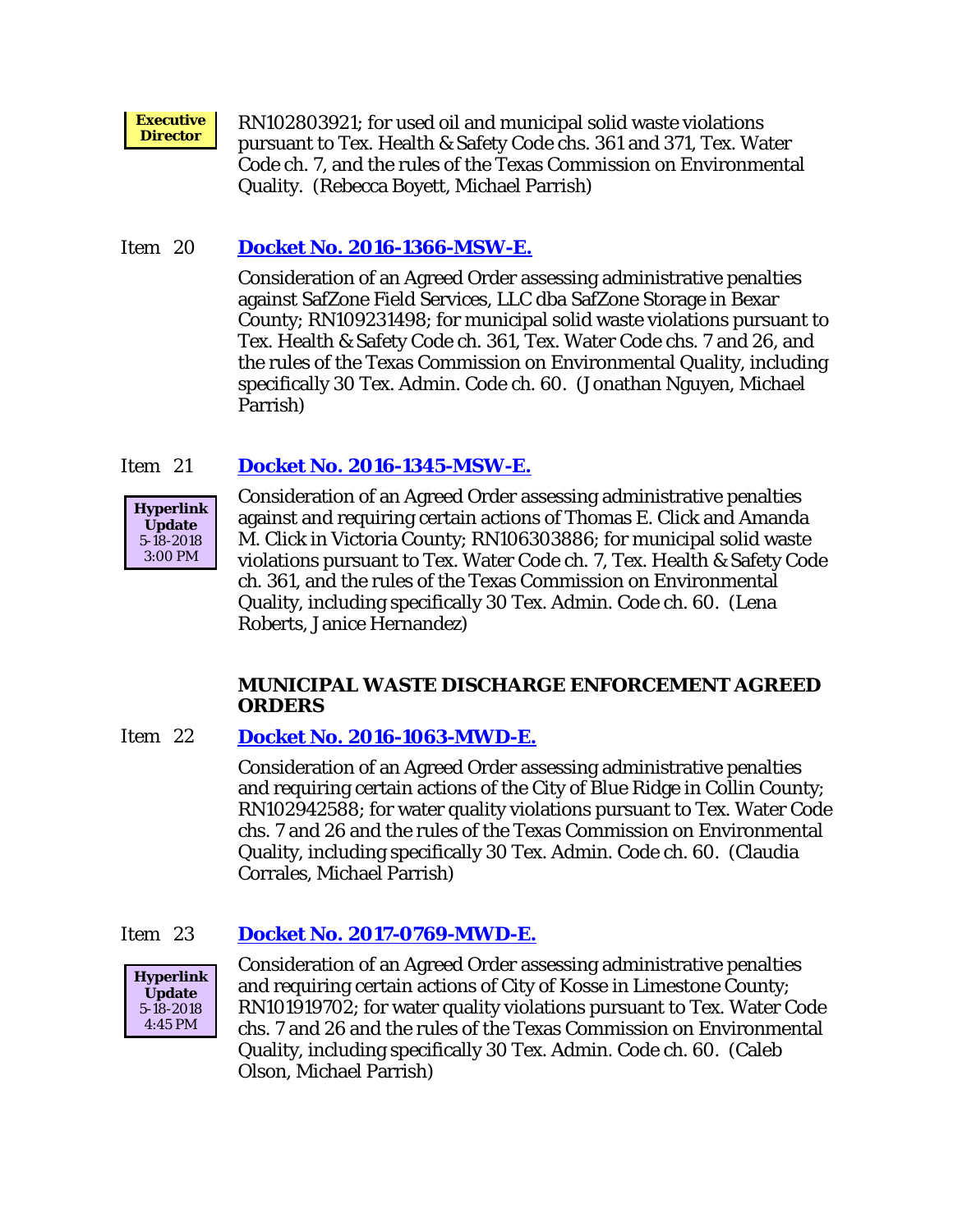### Item 24 **[Docket No. 2017-0081-MWD-E.](http://www.tceq.texas.gov/assets/public/comm_exec/agendas/comm/backup/Agendas/2018/05-23-2018/0081MWD.pdf)**

Consideration of an Agreed Order assessing administrative penalties and requiring certain actions of the City of Leonard in Fannin County; RN101919322; for water quality violations pursuant to Tex. Water Code chs. 7 and 26 and the rules of the Texas Commission on Environmental Quality, including specifically 30 Tex. Admin. Code ch. 60. (Melissa Castro, Michael Parrish)

## Item 25 **[Docket No. 2017-0872-MWD-E.](http://www.tceq.texas.gov/assets/public/comm_exec/agendas/comm/backup/Agendas/2018/05-23-2018/0872MWD.pdf)**



Consideration of an Agreed Order assessing administrative penalties and requiring certain actions of Clovercreek Municipal Utility District in Montgomery County; RN102844172; for water quality violations pursuant to Tex. Water Code chs. 7 and 26 and the rules of the Texas Commission on Environmental Quality, including specifically 30 Tex. Admin. Code ch. 60. (Caleb Olson, Michael Parrish)

### **PETROLEUM STORAGE TANK ENFORCEMENT AGREED ORDERS**

### Item 26 **[Docket No. 2017-0720-PST-E.](http://www.tceq.texas.gov/assets/public/comm_exec/agendas/comm/backup/Agendas/2018/05-23-2018/0720PST.pdf)**

Consideration of an Agreed Order assessing administrative penalties and requiring certain actions of Jayesh A. Patel dba One Stop in Lubbock County; RN102848520; for petroleum storage tank violations pursuant to Tex. Water Code chs. 7 and 26 and the rules of the Texas Commission on Environmental Quality, including specifically 30 Tex. Admin. Code ch. 60. (Ken Moller, Michael Parrish)

### Item 27 **[Docket No. 2015-0758-PST-E.](http://www.tceq.texas.gov/assets/public/comm_exec/agendas/comm/backup/Agendas/2018/05-23-2018/0758PST.pdf)**

Consideration of an Agreed Order assessing administrative penalties and requiring certain actions of MUHAMMAD KHAN, LLC F/K/A KHAN BROTHERS LLC DBA PAKCO 1 in Orange County; RN101443778; for petroleum storage tank violations pursuant to Tex. Health & Safety Code ch. 382, Tex. Water Code chs. 7 and 26, and the rules of the Texas Commission on Environmental Quality, including specifically 30 Tex. Admin. Code ch. 60. (Margarita Dennis, Michael Parrish)

### **PETROLEUM STORAGE TANK ENFORCEMENT DEFAULT AND SHUTDOWN ORDER**

Item 28 **[Docket No. 2016-1464-PST-E.](http://www.tceq.texas.gov/assets/public/comm_exec/agendas/comm/backup/Agendas/2018/05-23-2018/1464PST.pdf)**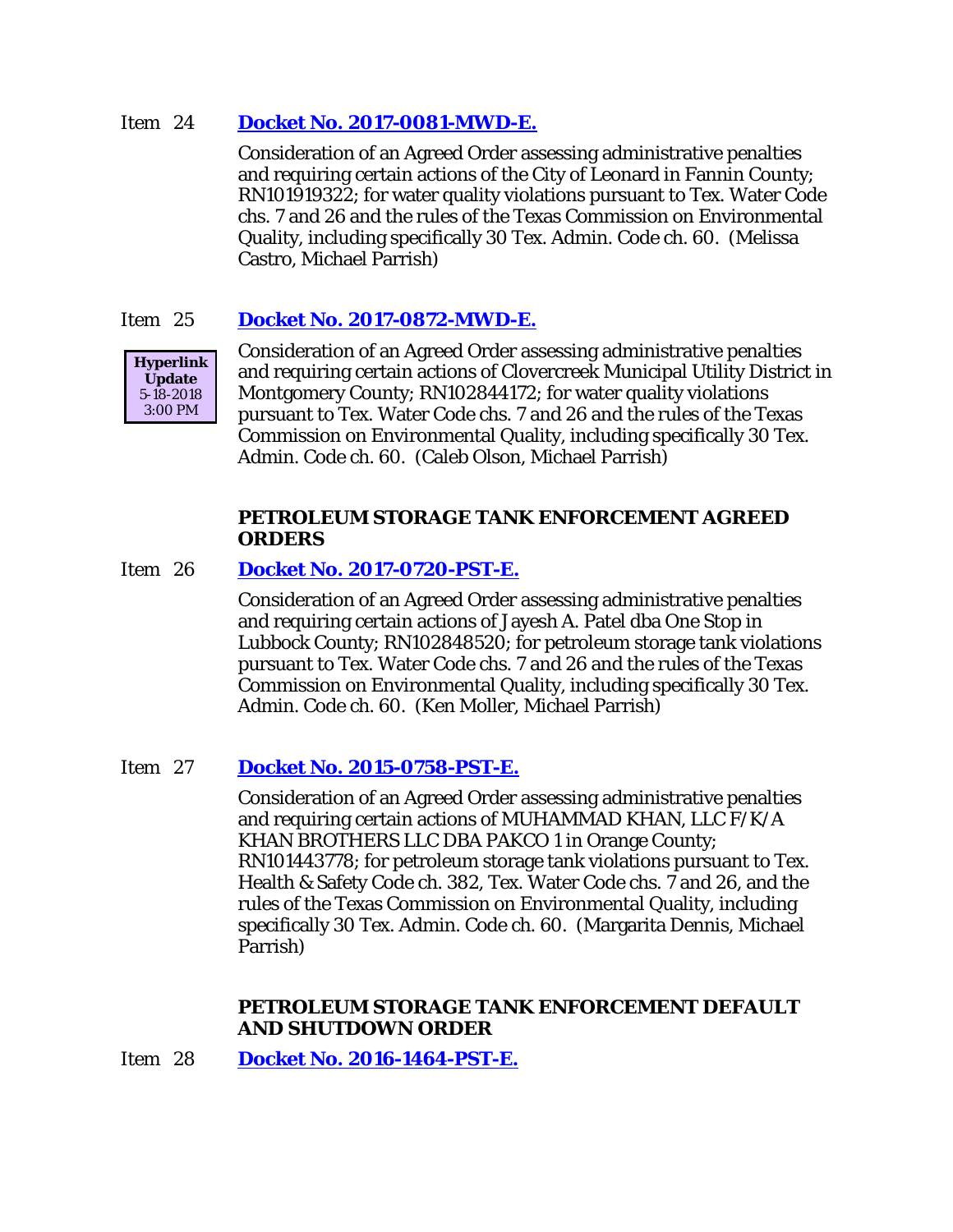

Consideration of a Default and Shutdown Order assessing administrative penalties against and requiring certain actions of Leemak LP dba Teravista Q Mart in Williamson County; RN105622799; for petroleum storage tank violations pursuant to Tex. Water Code chs. 7 and 26 and the rules of the Texas Commission on Environmental Quality, including specifically 30 Tex. Admin. Code ch. 60. (Amanda Patel, Janice Hernandez)

#### **PETROLEUM STORAGE TANK ENFORCEMENT DEFAULT ORDERS**

#### Item 29 **[Docket No. 2017-0456-PST-E.](http://www.tceq.texas.gov/assets/public/comm_exec/agendas/comm/backup/Agendas/2018/05-23-2018/0456PST.pdf)**



Consideration of a Default Order assessing administrative penalties against and requiring certain actions of ALINA ENTERPRISES, INC. dba King Grocery in Harris County; RN101434223; for petroleum storage tank violations pursuant to Tex. Water Code chs. 7 and 26 and the rules of the Texas Commission on Environmental Quality, including specifically 30 Tex. Admin. Code ch. 60. (Ryan Rutledge, Janice Hernandez)

## Item 30 **[Docket No. 2016-1880-PST-E.](http://www.tceq.texas.gov/assets/public/comm_exec/agendas/comm/backup/Agendas/2018/05-23-2018/1880PST.pdf)**

Consideration of a Default Order assessing administrative penalties against AL BARI INC dba AYESHA FOODS in Van Zandt County; RN101758423; for petroleum storage tank violations pursuant to Tex. Water Code chs. 7 and 26 and the rules of the Texas Commission on Environmental Quality, including specifically 30 Tex. Admin. Code ch. 60. (Amanda Patel, Janice Hernandez)

### Item 31 **[Docket No. 2017-0753-PST-E.](http://www.tceq.texas.gov/assets/public/comm_exec/agendas/comm/backup/Agendas/2018/05-23-2018/0753PST.pdf)**

Consideration of a Default Order assessing administrative penalties against and requiring certain actions of Martin Contreras and Otilia Contreras in Hale County; RN101905164; for petroleum storage tank violations pursuant to Tex. Water Code chs. 7 and 26 and the rules of the Texas Commission on Environmental Quality, including specifically 30 Tex. Admin. Code ch. 60. (Ryan Rutledge, Janice Hernandez)

### **PUBLIC WATER SYSTEM ENFORCEMENT AGREED ORDERS**

Item 32 **[Docket No. 2017-0363-PWS-E.](http://www.tceq.texas.gov/assets/public/comm_exec/agendas/comm/backup/Agendas/2018/05-23-2018/0363PWS.pdf)**

Consideration of an Agreed Order assessing administrative penalties and requiring certain actions of 82L, LLC dba Tega Kid's Superplex in Lubbock County; RN108052325; for public drinking water violations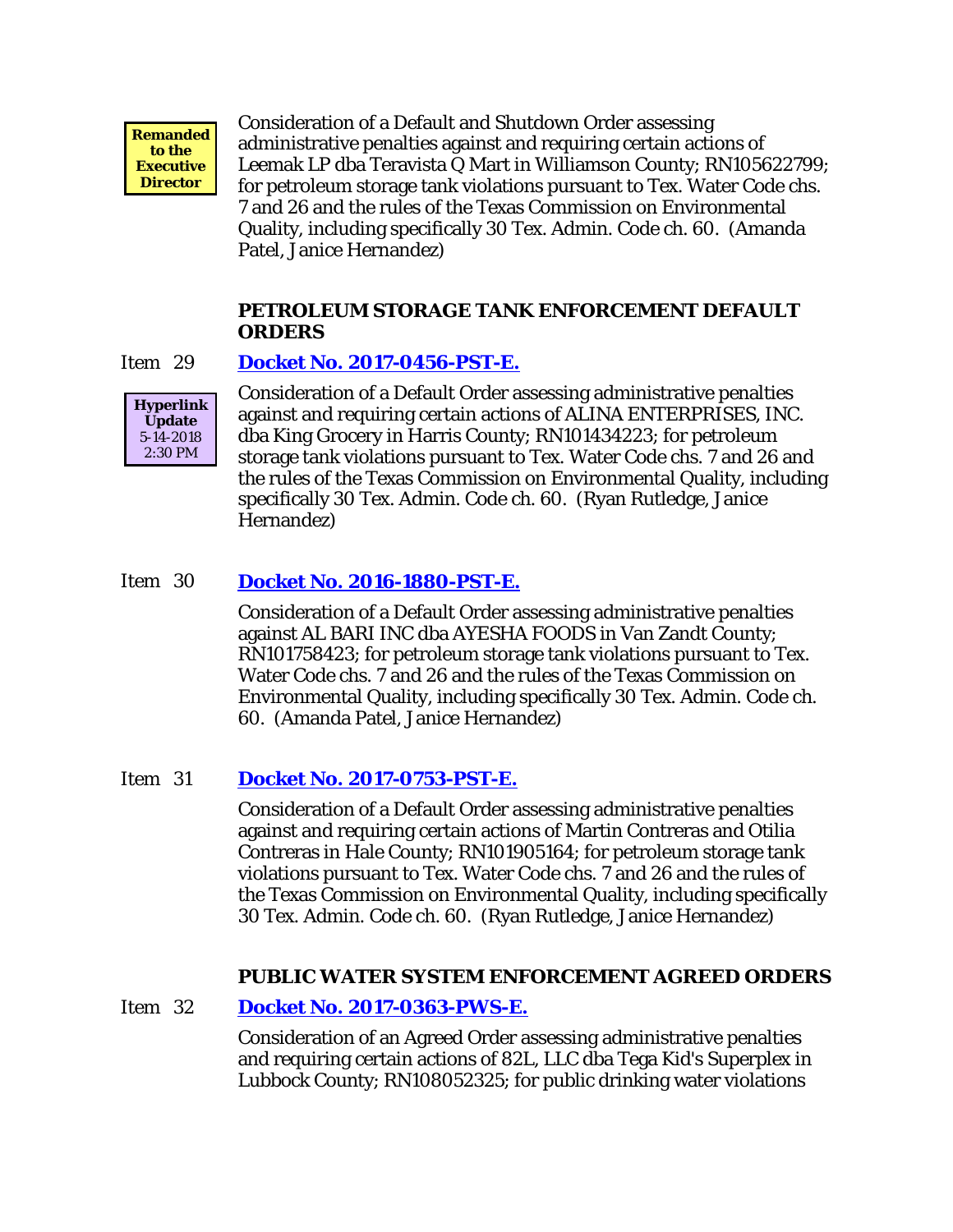pursuant to Tex. Health & Safety Code ch. 341 and the rules of the Texas Commission on Environmental Quality. (Steven Hall, Michael Parrish)

### Item 33 **[Docket No. 2016-1839-PWS-E.](http://www.tceq.texas.gov/assets/public/comm_exec/agendas/comm/backup/Agendas/2018/05-23-2018/1839PWS.pdf)**

Consideration of an Agreed Order assessing administrative penalties and requiring certain actions of FLO COMMUNITY WATER SUPPLY CORPORATION in Leon County; RN101440949; for public drinking water violations pursuant to Tex. Health & Safety Code ch. 341 and the rules of the Texas Commission on Environmental Quality. (Steven Hall, Michael Parrish)

## Item 34 **[Docket No. 2017-1048-PWS-E.](http://www.tceq.texas.gov/assets/public/comm_exec/agendas/comm/backup/Agendas/2018/05-23-2018/1048PWS.pdf)**



Consideration of an Agreed Order assessing administrative penalties and requiring certain actions of Sun-N-Fun Association in Angelina County; RN101182848; for public drinking water violations pursuant to Tex. Health & Safety Code ch. 341 and the rules of the Texas Commission on Environmental Quality. (Epifanio Villarreal, Michael Parrish)

## Item 35 **[Docket No. 2016-0312-PWS-E.](http://www.tceq.texas.gov/assets/public/comm_exec/agendas/comm/backup/Agendas/2018/05-23-2018/0312PWS.pdf)**

Consideration of an Agreed Order assessing administrative penalties and requiring certain actions of Pioneer Natural Resources USA, Inc. in Midland County; RN106240799; for public drinking water violations pursuant to Tex. Health & Safety Code ch. 341, Tex. Water Code ch. 5, and the rules of the Texas Commission on Environmental Quality. (Sarah Kim, Michael Parrish)

### **PUBLIC WATER SYSTEM ENFORCEMENT DEFAULT ORDER**

### Item 36 **[Docket No. 2016-1160-PWS-E.](http://www.tceq.texas.gov/assets/public/comm_exec/agendas/comm/backup/Agendas/2018/05-23-2018/1160PWS.pdf)**

Consideration of a Default Order assessing administrative penalties against and requiring certain actions of Linda W. Ball in Harris County; RN102708153; for public drinking water violations pursuant to Tex. Health & Safety Code ch. 341, Tex. Water Code ch. 5, and the rules of the Texas Commission on Environmental Quality. (Ryan Rutledge, Janice Hernandez)

### **WATER QUALITY ENFORCEMENT AGREED ORDERS**

### Item 37 **Docket [No. 2017-0602-WQ-E.](http://www.tceq.texas.gov/assets/public/comm_exec/agendas/comm/backup/Agendas/2018/05-23-2018/0602WQ.pdf)**

Consideration of an Agreed Order assessing administrative penalties and requiring certain actions of the City of Arlington in Tarrant County;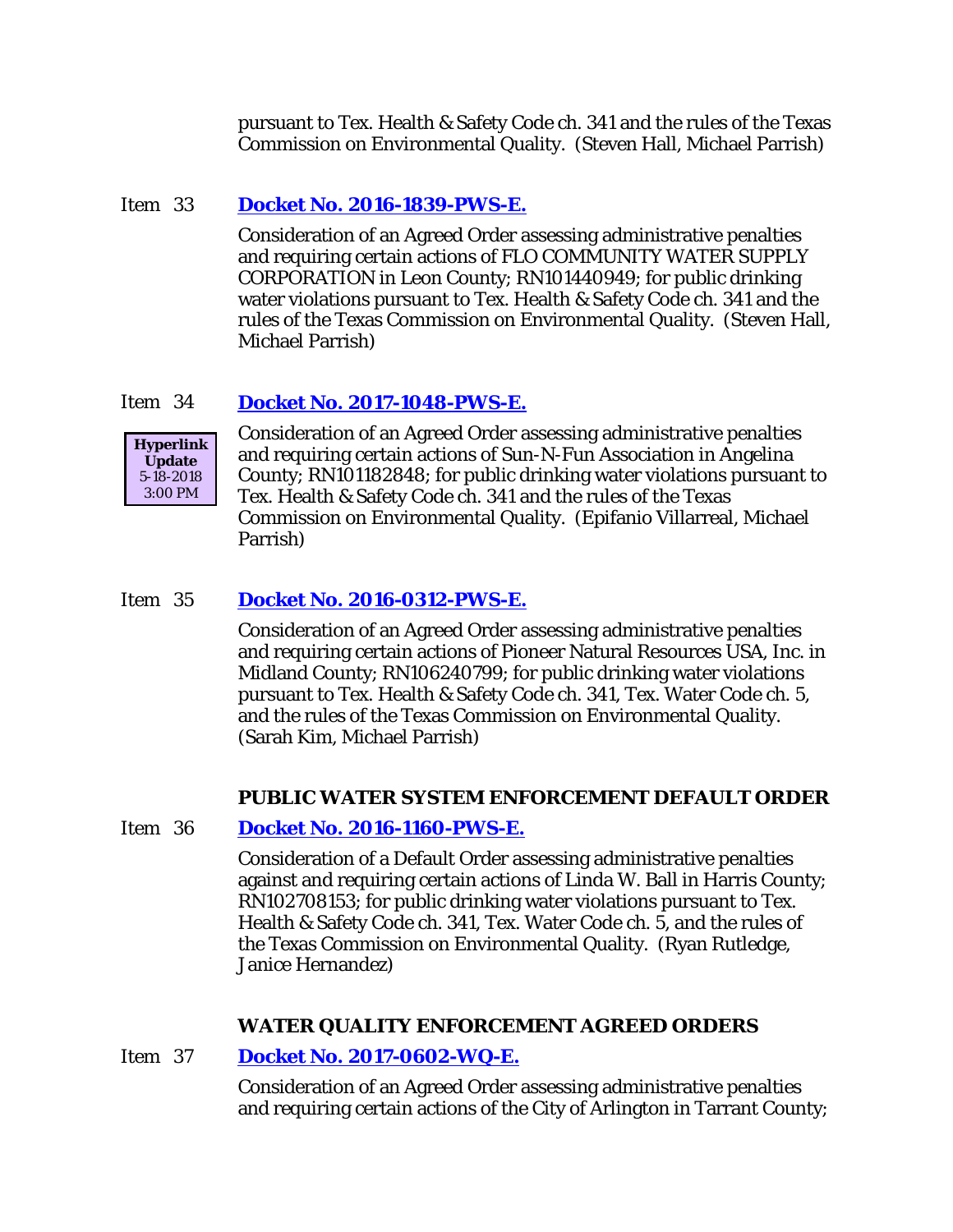RN104950134; for water quality violations pursuant to Tex. Water Code chs. 7 and 26 and the rules of the Texas Commission on Environmental Quality, including specifically 30 Tex. Admin. Code ch. 60. (Claudia Corrales, Michael Parrish)

## Item 38 **[Docket No. 2015-0684-WQ-E.](http://www.tceq.texas.gov/assets/public/comm_exec/agendas/comm/backup/Agendas/2018/05-23-2018/0684WQ.pdf)**



Consideration of an Agreed Order assessing administrative penalties and requiring certain actions of NORTH TEXAS SAND FARM, INC. in Grayson County; RN106876402; for water quality violations pursuant to Tex. Water Code chs. 7, 26, and 28A and the rules of the Texas Commission on Environmental Quality, including specifically 30 Tex. Admin. Code ch. 60. (Had Darling, Michael Parrish)

### Item 39 **[Docket No. 2016-0186-WQ-E.](http://www.tceq.texas.gov/assets/public/comm_exec/agendas/comm/backup/Agendas/2018/05-23-2018/0186WQ.pdf)**



Consideration of an Agreed Order assessing administrative penalties and requiring certain actions of Toll Dallas TX LLC in Tarrant County; RN105739247; for water quality violations pursuant to Tex. Water Code chs. 7 and 26 and the rules of the Texas Commission on Environmental Quality, including specifically 30 Tex. Admin. Code ch. 60. (Austin Henck, Michael Parrish)

### **WATER QUALITY ENFORCEMENT DEFAULT ORDER**

### Item 40 **[Docket No. 2017-0462-WQ-E.](http://www.tceq.texas.gov/assets/public/comm_exec/agendas/comm/backup/Agendas/2018/05-23-2018/0462WQ.pdf)**

Consideration of a Default Order assessing administrative penalties against and requiring certain actions of David Lee Brown in Hardin County; RN109165258; for water quality violations pursuant to Tex. Water Code chs. 7, 26, and 28A, and the rules of the Texas Commission on Environmental Quality, including specifically 30 Tex. Admin. Code ch. 60. (Lena Roberts, Janice Hernandez)

#### **MONTHLY ENFORCEMENT REPORT**

#### Item 41 **[Docket No. 2018-0293-MIS.](http://www.tceq.texas.gov/assets/public/comm_exec/agendas/comm/backup/Agendas/2018/05-23-2018/0293MIS.pdf)**

Consideration of the Texas Commission on Environmental Quality Monthly Enforcement Report, submitted for discussion in accordance with Texas Water Code § 7.003. (Bryan Sinclair, Melissa Cordell)

#### **RULE MATTER**

Item 42 **[Docket No. 2017-1640-RUL.](http://www.tceq.texas.gov/assets/public/comm_exec/agendas/comm/backup/Agendas/2018/05-23-2018/1640RUL.pdf)**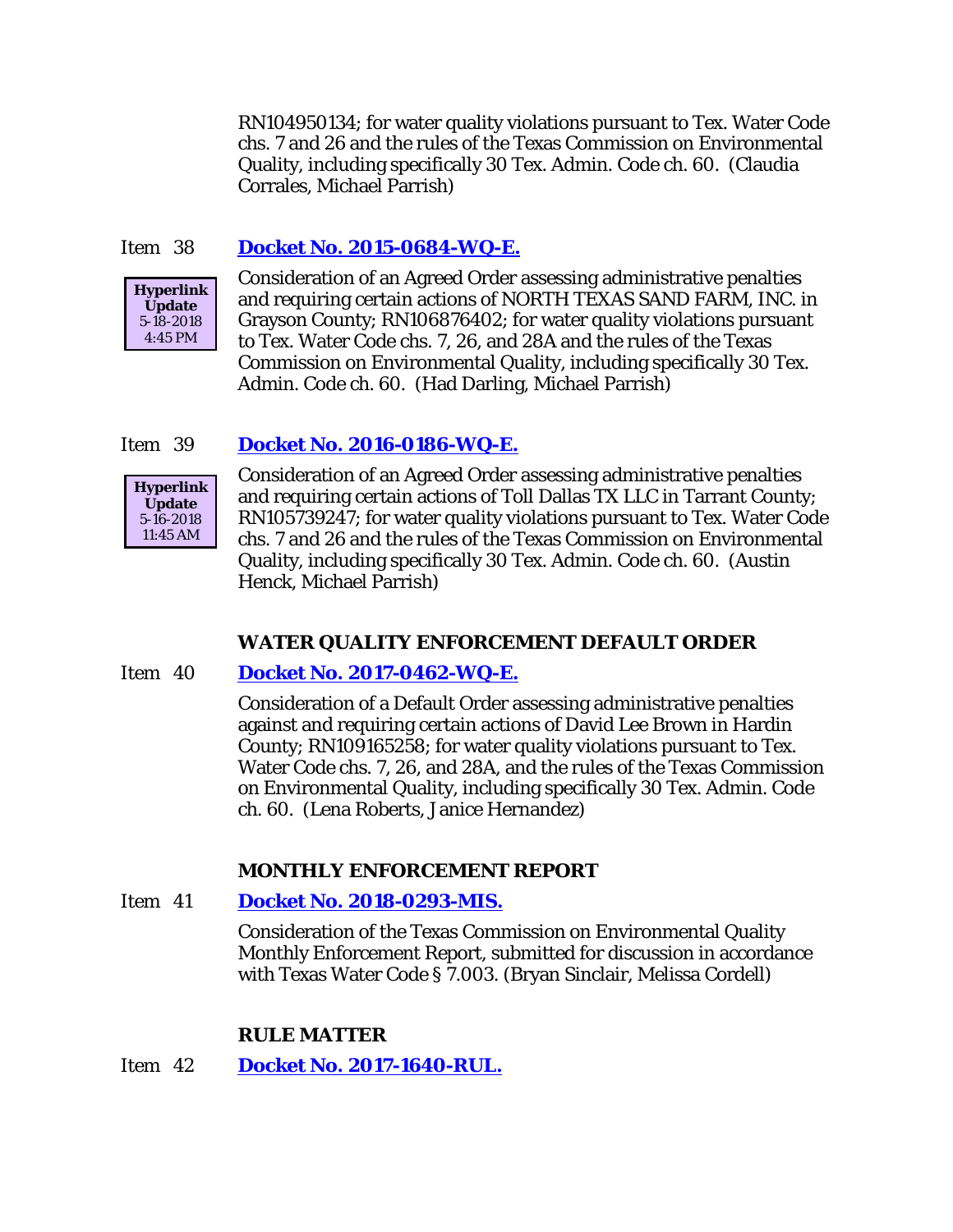Consideration for publication of, and hearing, on the proposed amendments to Sections 336.356, 336.1301, 336.1305, 336.1307, 336.1309 - 336.1311, and 336.1317 and the proposed repeal of Section 336.1313 of 30 TAC Chapter 336, Radioactive Substance Rules. The proposed rulemaking would add a requirement for licensees to minimize the introduction of residual radioactivity into the site, including the subsurface; adjust the surcharge fees for compact waste disposal; and remove the annual requirement for rate adjustment for disposal of Low-Level Radioactive Waste to allow flexibility to incorporate rate adjustments on an as-needed basis. (Hans Weger, Shannon Love) (Rule Project No. 2016-034-336-WS)

#### **EXECUTIVE MEETING**

#### Item 43 **Docket No. 2018-0001-EXE.**

The Commission will conduct a closed meeting to receive legal advice from its attorney(s) and will discuss pending or contemplated litigation, and/or settlement offers, as permitted by Section 551.071 of the Texas Open Meetings Act, Chapter 551 of the Texas Government Code. The Commission may also meet in open meeting to take action on this matter as required by Section 551.102 of the Texas Open Meetings Act, Chapter 551 of the Texas Government Code.

#### Item 44 **Docket No. 2018-0002-EXE.**

The Commission will conduct a closed meeting to deliberate the appointment, employment, evaluation, reassignment, duties, discipline, or dismissal of the Commission's Executive Director, General Counsel, Chief Clerk, Public Interest Counsel, or Chief Auditor as permitted by Section 551.074 of the Texas Open Meetings Act, Chapter 551 of the Texas Government Code. The Commission may also meet in open meeting to take action on this matter as required by Section 551.102 of the Texas Open Meetings Act, Chapter 551 of the Texas Government Code.

#### Item 45 **Docket No. 2018-0003-EXE.**

The Commission will conduct a closed meeting to discuss the employment, evaluation, reassignment, duties, discipline or dismissal of a specific Commission employee(s) as permitted by Section 551.074 of the Texas Open Meetings Act, Chapter 551 of the Texas Government Code. The Commission may also meet in open meeting to take action on this matter as required by Section 551.102 of the Texas Open Meetings Act, Chapter 551 of the Texas Government Code.